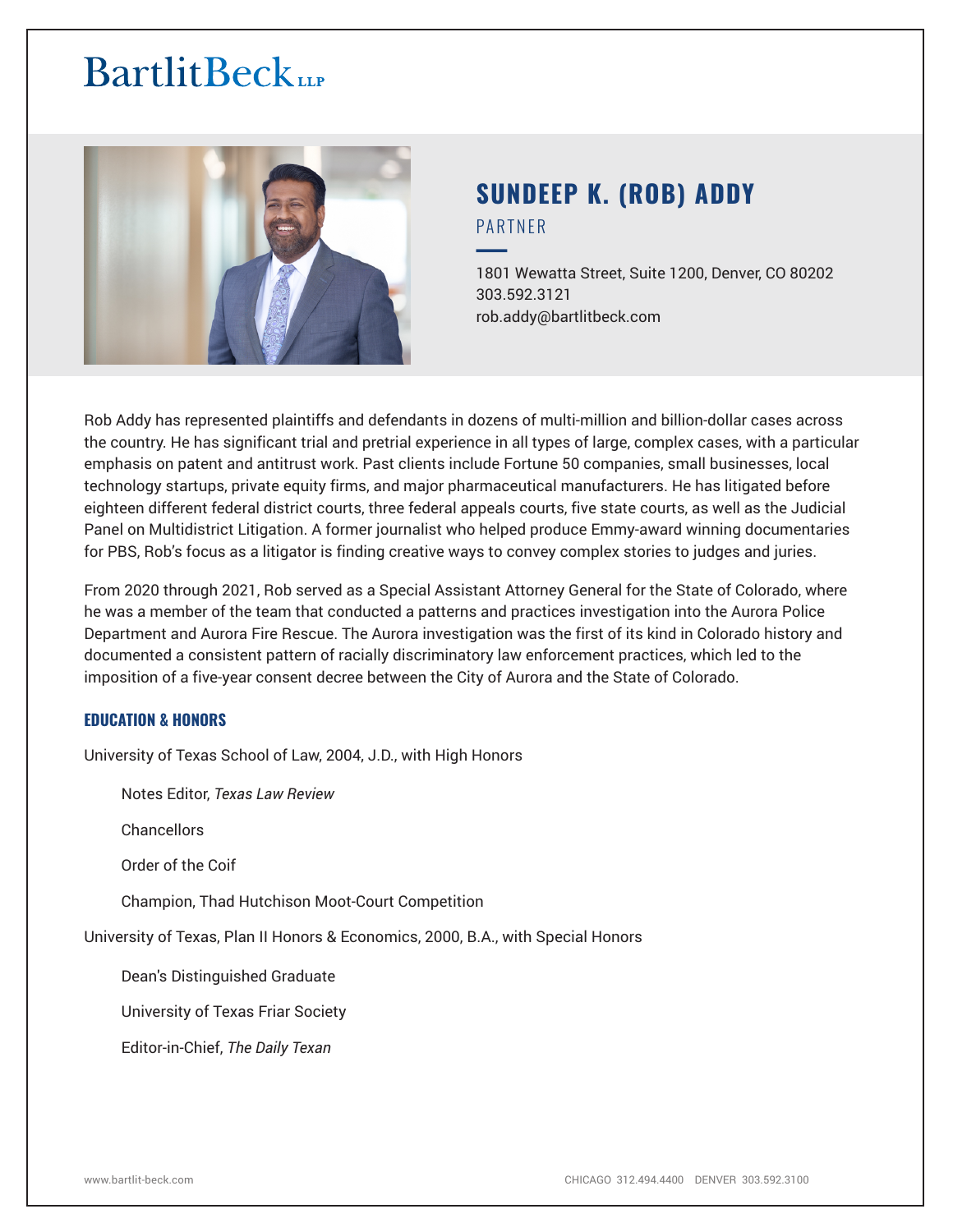SUNDEEP K. (ROB) ADDY

## **CLERKSHIPS**

Circuit Judge David M. Ebel, United States Court of Appeals for the Tenth Circuit, 2004-2005

Justice Paul W. Green, Texas Supreme Court, 2005-2006

#### **GOVERNMENT SERVICE**

Special Assistant Attorney General, State of Colorado, 2020-Present

#### **AWARDS & RECOGNITION**

Rising Star, *Colorado Super Lawyers*, 2013-2016

#### **ADMISSIONS**

Colorado

Texas

#### **REPRESENTATIVE MATTERS**

#### *Ashton Woods L.L.C. v. USG Corp., et al.* (E.D. Pa.; N.D. Cal.)

Defended the leading U.S. drywall manufacturer against Sherman Act and state-law price fixing claims brought by twelve of the nation's largest homebuilders. Secured summary judgment on liability in favor of clients United States Gypsum Company and USG Corp. This decision came after the court denied summary judgment to multiple co-Defendants. The case against a distributor subsidiary, L&W Supply, settled shortly before trial.

#### *EEOC v. FedEx Ground* (W.D. Pa.)

Trial counsel for FedEx Ground in an enforcement action brought by the EEOC under the Americans With Disabilities Act. EEOC filed claims on behalf of roughly 300 deaf FedEx Ground package handlers from dozens of facilities around the country, alleging that FedEx Ground failed to provide a variety of reasonable accommodations to these employees, such as ASL interpreters at meetings. Bartlit Beck was brought in to take over the matter after nearly a decade of investigation, conciliation, and litigation with EEOC. Along with a team of lawyers from three different firms, Bartlit Beck crafted a strategy that led to a favorable settlement in May 2020, prior to a single deposition being taken.

#### *Aurora Pattern & Practice Investigation (Denver, CO)*

Appointed by Attorney General Phil Weiser to serve as a Special Assistant Attorney General for the State of Colorado on the team conducting a patterns and practices investigation into the Aurora Police Department and Aurora Fire Rescue. Participated in all aspects of the 14-month investigation, leading (with another Bartlit Beck partner) a detailed statistical analysis of over three million records obtained from Aurora Police. This analysis served as the principal evidence of the team's core finding that Aurora Police had a pattern and practice of racially biased policing, treating people of color (and Black people in particular) differently from their white counterparts. Also served as a principal author of the team's 112-page report, which received widespread national media attention and led to the entry of a five-year consent decree between the State of Colorado and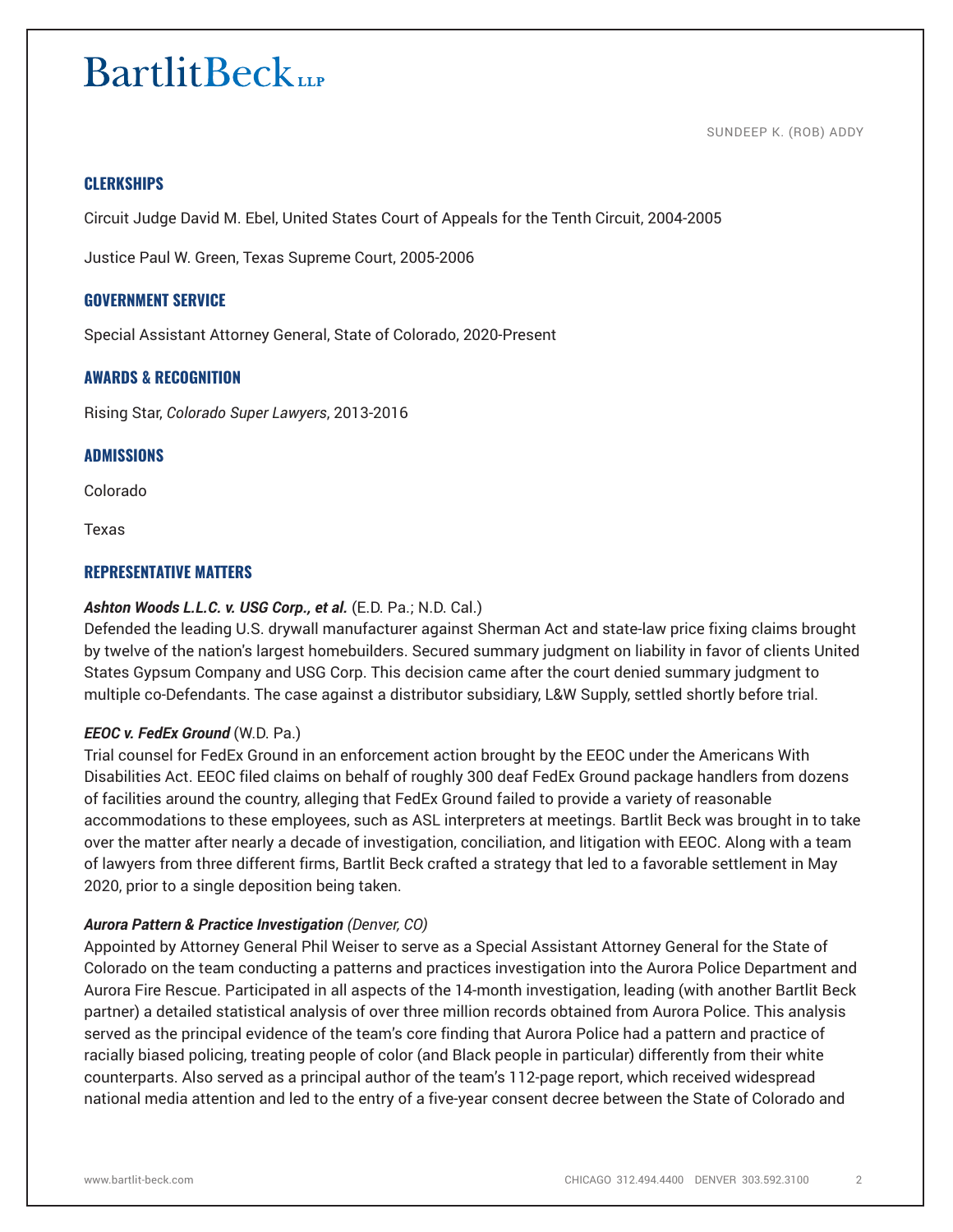the City of Aurora. The decree requires Aurora to make significant reforms to its policing practices, under the supervision of an independent monitor and the Arapahoe County District Court.

## *Align Technology, Inc. v. 3Shape A/S and 3Shape Inc.* **(D. Del.)**

Trial counsel for plaintiff Align Technology (maker of the popular Invisalign system) in action alleging 3Shape's infringement of certain Align patents that claim technology for monitoring patient progress and converting three-dimensional digital models of teeth into physical models.

## *U.S. Airways v. Sabre* (S.D.N.Y.)

Counsel for Sabre in an antitrust action relating to a contract between U.S. Airways and Sabre concerning Sabre's Global Distribution System. After a two-month trial, the jury returned a defense verdict on one claim and damages of 1% of what plaintiff had sought on the second claim.

## *Legal Malpractice Claim for Large Consumer Goods Manufacturer* (Illinois State Court, Cook County)

Hired as trial counsel six weeks before trial in case alleging legal malpractice relating to advice on antidumping and countervailing duties. After two-week trial, judge permitted case to go to the jury and jury returned defense verdict.

## *Xarelto Products Liability Litigation* (E.D. La.)

Represented Bayer in lawsuits alleging personal injuries caused by the novel oral anticoagulant Xarelto. Responsible for case work-up in two federal bellwether cases, obtaining summary judgment of non-liability in one case.

# *Realtime Adaptive Streaming v. Wowza Media Systems* (U.S. District Court, Colorado; Judicial Panel on Multidistrict Litigation)

Represented Wowza Media Systems in patent litigation brought by a non-practicing entity in the District of Colorado. Defeated a motion to centralize twenty-three patent cases into multidistrict litigation. Case settled shortly thereafter.

# *Tessera* **Semiconductor** *Patent Litigation* (U.S. District Court, E.D. Texas and N.D. California)

Trial counsel for Tessera enforcing groundbreaking patents related to semiconductor operation. Settled claims against Spansion for \$25 million and with STATS Chippac, Siliconware, AMD, ChipMOS, Freescale, ASE, and STMicroelectronics for confidential amounts.

# *Cindy S. Whitmill v. Denver Housing Authority* (Denver County Court)

Complete trial victory in pro bono case for client, a public housing resident, who was wrongfully evicted by the Denver Housing Authority.

# *Angelotti Chiropractic, Inc., et. al. v. Baker* (C.D. Cal.)

Obtained preliminary injunction for a group of independent medical care providers who were challenging the constitutionality of SB 863, a law that imposed dramatic new fees under California's workers compensation system.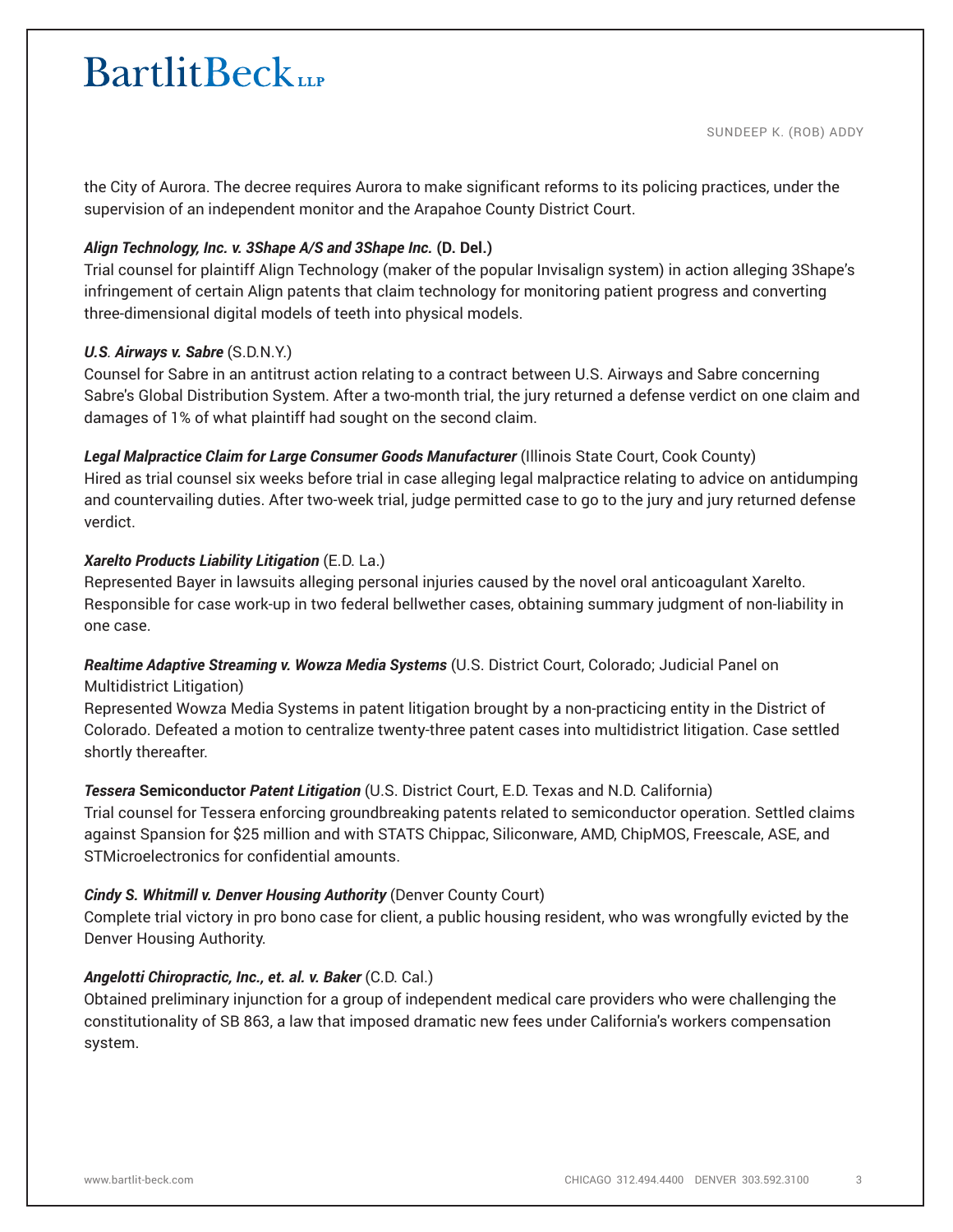SUNDEEP K. (ROB) ADDY

#### *American Airlines v. Sabre Inc. et al.* (N.D. Tex., Tarrant County, Tex.)

Trial counsel for Sabre in breach of contract and antitrust actions relating to the display of American's flights and fares in Sabre's Global Distribution System. American claimed \$1 billion in damages. Jury trial in Texas state court. Case settled favorably during trial.

#### *Bayer Schering Pharma AG & Bayer HealthCare Pharmaceuticals, Inc. v. Watson Labs, et al.* (D. Nev.)

Obtained summary judgment of validity, infringement, and enforceability for Bayer Schering in Hatch-Waxman patent litigation against challengers seeking to market generic versions of oral contraceptive YAZ®.

#### *Pioneer Hi-Bred International v. Agrigenetics, Inc.* (S.D. Ind.)

Trial counsel for Pioneer in a dispute with Agrigenetics and its parent Dow AgroSciences concerning the marketing of Pioneer seed genetics through particular distribution channels. Case settled during trial after Pioneer prevailed on a *Daubert* challenge to plaintiffs' damages expert, and after openings and crossexamination of plaintiffs' first witness.

#### *ICE Corporation v. Hamilton Sundstrand Corporation et al.* (10th Cir.)

Counsel for Hamilton Sundstrand and Ratier-Figeac in appeal of adverse jury verdict on a misappropriation of trade secrets claim under Kansas law. Obtained reversal of \$9 million punitive damages award before the Tenth Circuit and prevailed on remand before the district court. Case settled favorably during subsequent appeal of the district court's remand decision.

#### *In re Genetically Modified Rice Litigation* (E.D. Mo.)

Defeated class certification in large MDL action for Bayer CropScience in litigation related to the presence of a strain of genetically-modified rice in the U.S. commercial rice supply. Ruling upheld on appeal.

#### JDS Technologies, Inc. v. Exacq Technologies, Inc. (E.D. Mich.)

Defended Exacq Technologies, a subsidiary of Johnson Controls, against a patent infringement lawsuit in Michigan. The patents at issue relate to video monitoring technology.

#### *Applied Medical Resources Co. v. U.S. Surgical Corp. et al.* (C.D. Cal.)

Represented defendant United States Surgical Corporation, a subsidiary of Covidien, in pretrial-phase of patent infringement suit. Applied Medical alleged that U.S. Surgical infringed a medical device patent and sought up to \$300 million in damages and an injunction. Bartlit Beck trial team eventually won non-infringement jury verdict after five-week trial, which was affirmed unanimously on appeal to the Federal Circuit. Prior to Bartlit Beck's representation, U.S. Surgical had twice previously been found to willfully infringe the same patent.

#### **PROFESSIONAL ACTIVITIES AND COMMUNITY SERVICE**

#### *Albright v. Colorado Dep't of Corrections* (10th Cir. 2007)

*Pro bono* representation of *pro se* inmate in a § 1983 civil rights case. Appointed *sua sponte* by the Tenth Circuit.

#### **Board of Directors, Minds Matter of Denver**

Minds Matter is a volunteer non-profit that provides weekly mentoring and college prep assistance to over 50 high-achieving, low-income students from Denver public high schools.